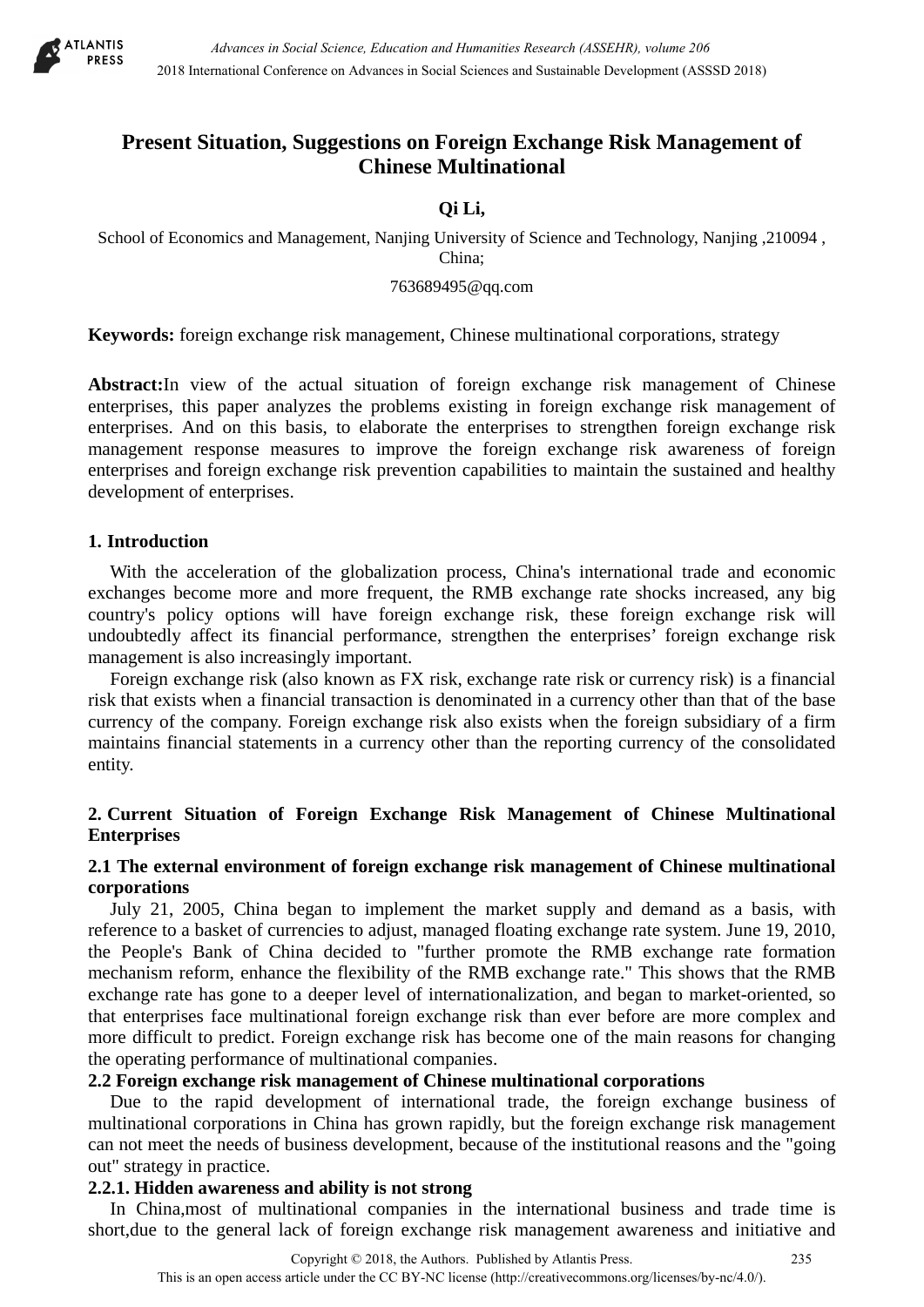

ignoring the foreign exchange risk management, it is difficult to avoid foreign exchange risk. Some multinational companies believe that foreign exchange risk management business in the multinational companies can increase the operating costs, and can not bring profits.The value of exchange rate risk management is ignored by multinational companies, and the necessity of foreign exchange risk management for multinational companies is difficult to be reflected. In addition, multinational companies ignore the summary of foreign exchange risk management, can not improve foreign exchange risk management, and therefore can only continue to suffer foreign exchange risk losses.

#### **2.2.2 lack of a complete foreign exchange risk management monitoring system**

In our country ,most of multinational companies do not have a relatively complete foreign exchange risk management system. Multinational companies do not have an independent and professional agency responsible for foreign exchange risk management. In the actual operation of multinational companies in China, foreign exchange business is often part-time by other staff, and no professional international financial talent team is responsible for this part of the business. Multinational financial staff do not have the system of foreign exchange knowledge and effective foreign exchange business skills, can not use effective means to hedge foreign exchange risk, so the exchange rate fluctuations in the increasingly dramatic changes can not be adapted. In China, the foreign exchange risk of transnational corporations lacks effective monitoring system, can not effectively identify the foreign exchange risks faced by the company, nor can the foreign exchange risk be managed, forecasted and measured. *Advances in Social Science, Education and Humanities Research (ASSEHR), where 266*<br>
Eign exchange risk, Tomponies believe that Ioteign exchange risk, Tomponies in University in<br>Sompanies con increase the operating costs,

## **2.2.3 lack of mature foreign exchange risk management tools**

First of all, in the calculation of foreign exchange risk, did not fully consider the use of corporate financial statements and related accounting information to decompose, quantify foreign exchange risk systematically and comprehensive, resulting in the choice of foreign exchange risk management methods lack of comprehensive, systematic and accurate measurement basis.

Second, in the choice of foreign exchange risk management methods, these enterprises are more focused on the use of capital markets and financial instruments, and often ignore the establishment of a sound foreign exchange risk control system. Of course, this is related to the lack of a comprehensive, systematic and accurate measurement system.

When faced with foreign exchange risk, China's multinational corporations is difficult to avoid foreign exchange risk, but also difficult to do a whole overall arrangements of foreign exchange risk.

#### **2.2.4 professional foreign exchange talent shortage**

Many enterprises in China employ financial staff to manage foreign exchange, and the general financial staff often do not have the ability to forecast and prevent foreign exchange risk, lack of sufficient knowledge of foreign exchange management, therefore, even if the management attaches importance to the management of foreign exchange risk, but because of the lack of professional Of foreign exchange personnel and make the management of foreign exchange risk can not be implemented.

## **3. Suggestions on Strengthening Foreign Exchange Risk Management of Chinese Multinational Enterprises**

#### **3.1 To strengthen foreign exchange risk management awareness, effectively avoid foreign exchange risk**

Facing the increasingly complex market environment ,strengthening the awareness of foreign exchange risk management is an important prerequisite for science to avoid foreign exchange risk. First of all, enterprises should be aware of the importance and the necessity of foreign exchange risk management.In the subjective initiative, enterprises can actively respond to fluctuations in the RMB exchange rate in order to take timely and effective measures; Second, do publicity and education work well, and strengthen the understanding of foreign exchange risk from top to bottom, to achieve the upper and lower linkage, from top to bottom to deal with a good business environment. Through the improvement of foreign exchange risk management awareness,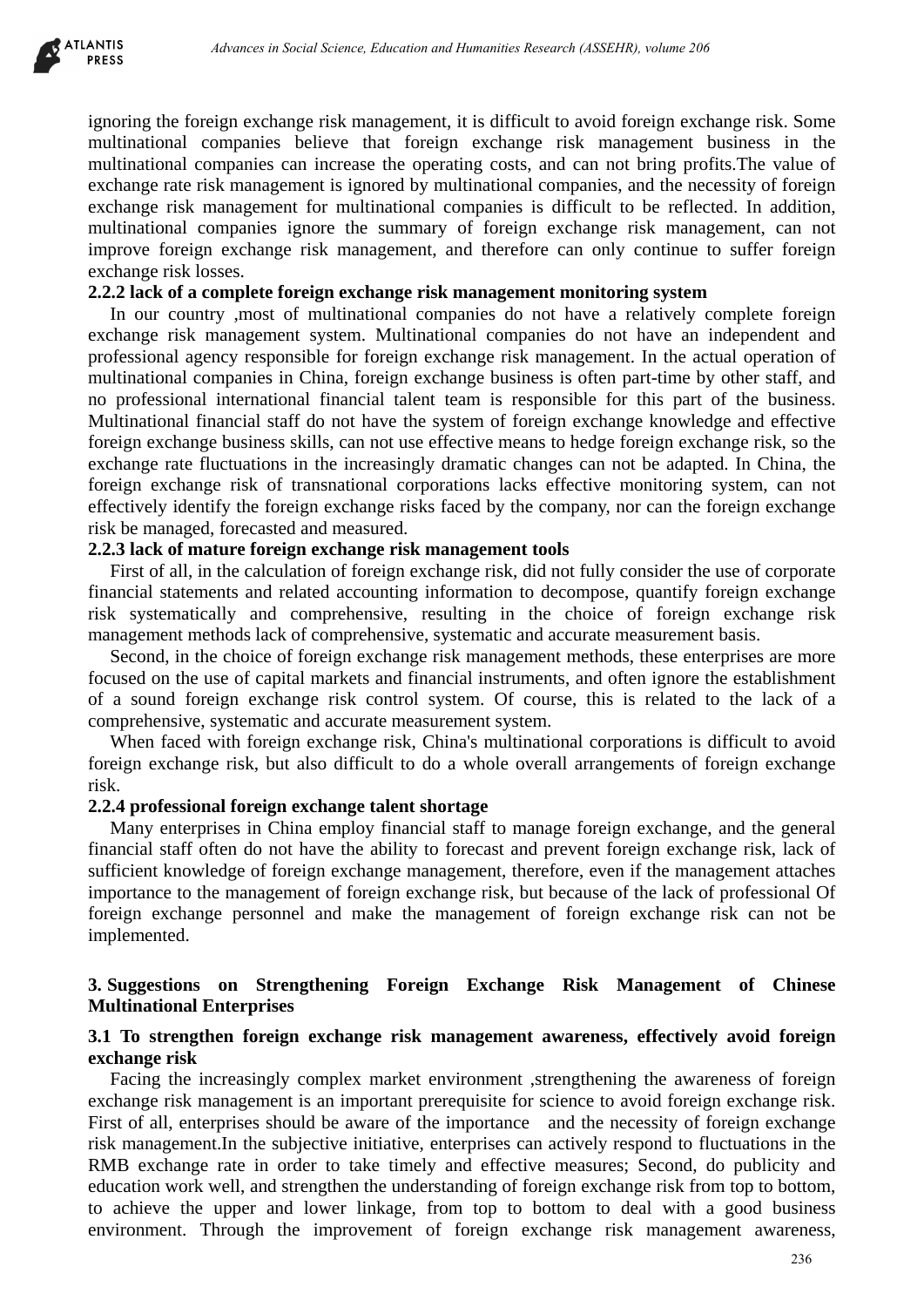enterprises in business development can better cope with foreign exchange risk.

#### **3.2 Establish and improve the foreign exchange risk management laws and regulations**

In order to better promote the development of foreign exchange market, strengthen the foreign exchange risk management, establish and improve the foreign exchange risk management laws and regulations show a significant necessity.

First of all, China currently in the field of foreign exchange risk management is more macro-oriented, which requires the development of more specific and detailed management rules, under good operability, regulate the foreign exchange market sustainable development; Second, the state should strengthen the relevant areas of legislation, especially in the futures and trust legislation, which for the sound foreign exchange risk management system plays an important role.In this way, not only help to promote the standardization of foreign exchange market development, but also to ensure that the enterprise foreign exchange risk management has a legal basis.

#### **3.3 Increase the reserves of foreign exchange risk management specialists**

Only a large number of specialized personnel reserves and use can do foreign exchange risk management well. Now, because of the different structure of knowledge, financial staff in the foreign exchange risk management in the face of specialized problems seem powerless. China lacks professional international financial talents, there is a wealth of practical experience of senior management talent is particularly scarce. Therefore, it is imperative to speed up the attracting and reserve talents and establish and improve the foreign exchange risk management system.

#### **3.4 Strengthen foreign exchange risk management within the enterprise**

Establish and improve the internal foreign exchange risk management system, determine the duration of the plan, so that the foreign exchange risk management plan and business management plan cycle to match. Speed up the adjustment of enterprise production marketing strategy;To forecast the trend of foreign exchange, including the direction of foreign exchange changes, the time and magnitude, but the exchange rate forecast may be erroneous, to be as accurate as possible; To assess the risk of foreign exchange risk , according to the impact of foreign exchange risk, the foreign exchange risk is divided into primary and secondary risks, to avoid the main to the time, to take appropriate measures to avoid.Specifically include the following two aspects:

(1) to establish a sound foreign exchange risk management department, with specialized foreign exchange management staff and regular training of staff. Improve the company in the management model, organizational structure, risk assessment, implementation steps and other forms of institutional system.

(2) Establish and improve the foreign exchange risk management system, including the identification of foreign exchange risk, the choice of different types of risk measurement and management tools and the subsequent risk management assessment system, the foreign exchange risk losses caused by the minimum control.

#### **3.5 Make full use of the unique financial methods of multinational corporations**

The production and operation of transnational corporations is carried out under the guidance of its global strategy, so that the risk management of foreign exchange transactions of transnational enterprises is peculiar. As multinational companies within the professional division of labor and the continuous of cooperation deepening, multinational companies also exist in internal transactions and external transactions. Therefore, in addition to the general business of foreign exchange risk management tools, there have been many general enterprises do not have a new way to control foreign exchange risk, such as netting, matching management and advance or deferred settlement.Internal control strategy by managing the risk of foreign exchange trading as an integral part of the day-to-day financial management of an enterprise, it is a way to minimize or prevent the occurrence of exposed net foreign exchange and thus reduce the risk of foreign exchange. Multinationals may also consider using internal controls to reduce foreign exchange risk when uncertain foreign exchange risk, uncertainty about foreign exchange markets, or high hedging costs. *Advances in Social Science, Education and Humanities Research (ASSEHR), where 266*<br>
Stinces development can better cope with foreign exchange raisk.<br>
Ringworch the Gregin of Natural Company and regulations<br>
and improve th

## **4. Conclusion**

China's multinational corporations are faced with foreign exchange risk that can not be ignored.